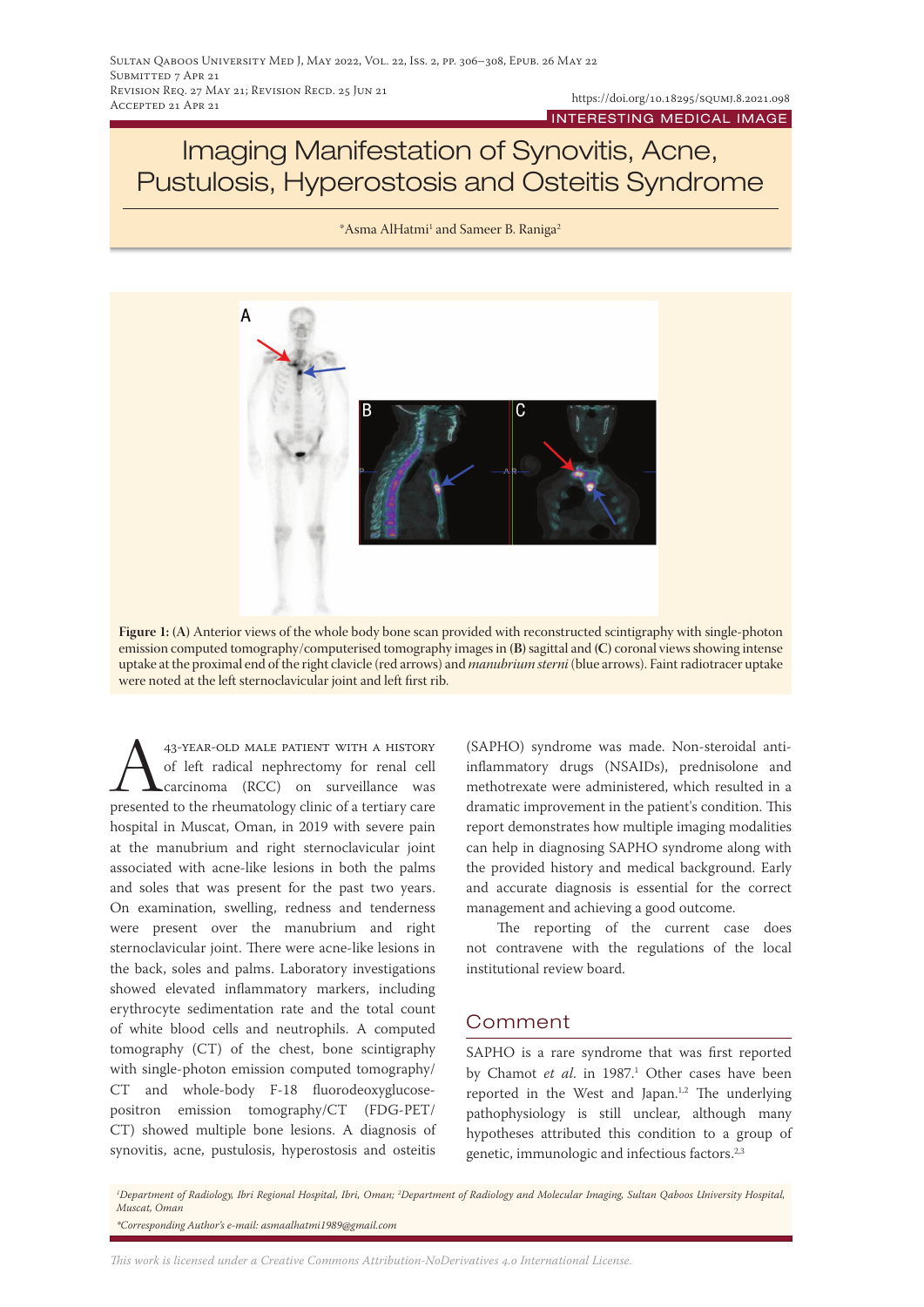

**Figure 2:** Computed tomography scans of the sternum **(A)** and spine **(B)** showing bony erosion and hyperostosis changes on the right sternoclavicular joint (red arrow) and sclerotic osteitis changes on either side of the sterno-manubrial joint (yellow arrows). Multiple scattered osteosclerotic lesions in the thoracic and lumbar spine **(B** and **C)** with relatively normal disc spaces (white arrows). A whole-body F-18 fluorodeoxyglucose-positron emission tomography/computerised tomography showed no definite focal radiotracer uptake on these lesions and both sacroiliac joints are grossly normal (images not provided).

SAPHO syndrome is a benign condition affecting mainly young and middle-aged adults and can be managed conservatively.3 Early diagnosis and proper management will improve the clinical outcomes and prognosis.1

Clinical history, along with dermatological and radiological manifestations, is essential to diagnose SAPHO syndrome. Any one of these criteria are considered adequate to make the diagnosis: 1) multifocal osteitis with or without skin lesions; 2) sterile acute, subacute or chronic arthritis associated with pustular psoriasis, palmoplantar pustulosis, acne or hidradenitis suppurativa; and 3) sterile osteitis combined with one of the skin manifestations. $1,3$ However, the diagnosis of SAPHO syndrome sometimes could be challenging, especially if skin manifestations are absent. $\frac{1}{1}$  In the current case, the patient presented with severe pain at the manubrium and right sternoclavicular joint associated with acnelike lesions in both palms and soles, which meet the criteria of diagnosis.

Different modality imaging like X-ray, CT, bone scintigraphy and magnetic resonance image (MRI) may help to diagnose SAPHO syndrome; however, the whole body bone scintigraphy using 99mTcmethylene-diphosphonate is considered the most sensitive modality in detecting early bony involvement when these changes are absent or subtle in other modalities.2,4 Anterior chest wall bones involving both sternoclavicular junction and manubrium sterni are considered the most common location for early bony changes of SAPHO syndrome, followed by the spine and, to a lesser extent, sacroiliac joints.<sup>1,5</sup> In the current case, these locations were involved apart from the normal appearance of both sacroiliac joints [Figures 1 and 2]. The radiological appearance of SAPHO syndrome depends on the stage of progression, which may start with osteolysis in the early stage, followed by

osteitis, hyperostosis and osteosclerosis.4 A bone scan usually gives a characteristic pattern of uptake called bull's head appearance centred at the sternoclavicular joints and manubrium sterni [Figure 1A]. Although plain radiograph is non-specific, sometimes it may show changes if clinically suspected such as osteitis and hyperostosis of sternoclavicular joint, sclerotic bony changes of vertebral bodies and sacroiliitis.3,4 The CT modality gives more details about osteoarticular erosive changes, particularly of the anterior chest wall.4 An MRI is advised in cases of the suspected active inflammatory process of spondylodiscitis. SAPHO spine lesions may appear as body corner erosions or erosive changes of the disc with narrowing of disc space.2,4 The current patient had a bone scan and CT scan, which showed similar comparable changes to the above-mentioned findings of SAPHO syndrome [Figures 1A and 2]. An FDG-PET/CT scan was performed to exclude the possibility of sclerotic metastasis in the background of RCC and was reported as negative (image not provided).

NSAIDs with or without antibiotics are considered the first-line therapy for SAPHO syndrome.5 Many studies have proven the role and usefulness of bisphosphonates, steroids and biologic agents as treatment options, particularly for skin and articular manifestations.<sup>2,5</sup> In the current case, NSAIDs, prednisolone and methotrexate were administered resulting in an improvement of the patient's condition with a good outcome on follow-up.

## authors contribution

AA collected the clinical data, medical images, made the literature review, wrote the manuscript draft and revised the manuscript. SR chose the appropriate images and reviewed the manuscript drafts before submissions with error correction. Both authors approved the final version of the manuscript.